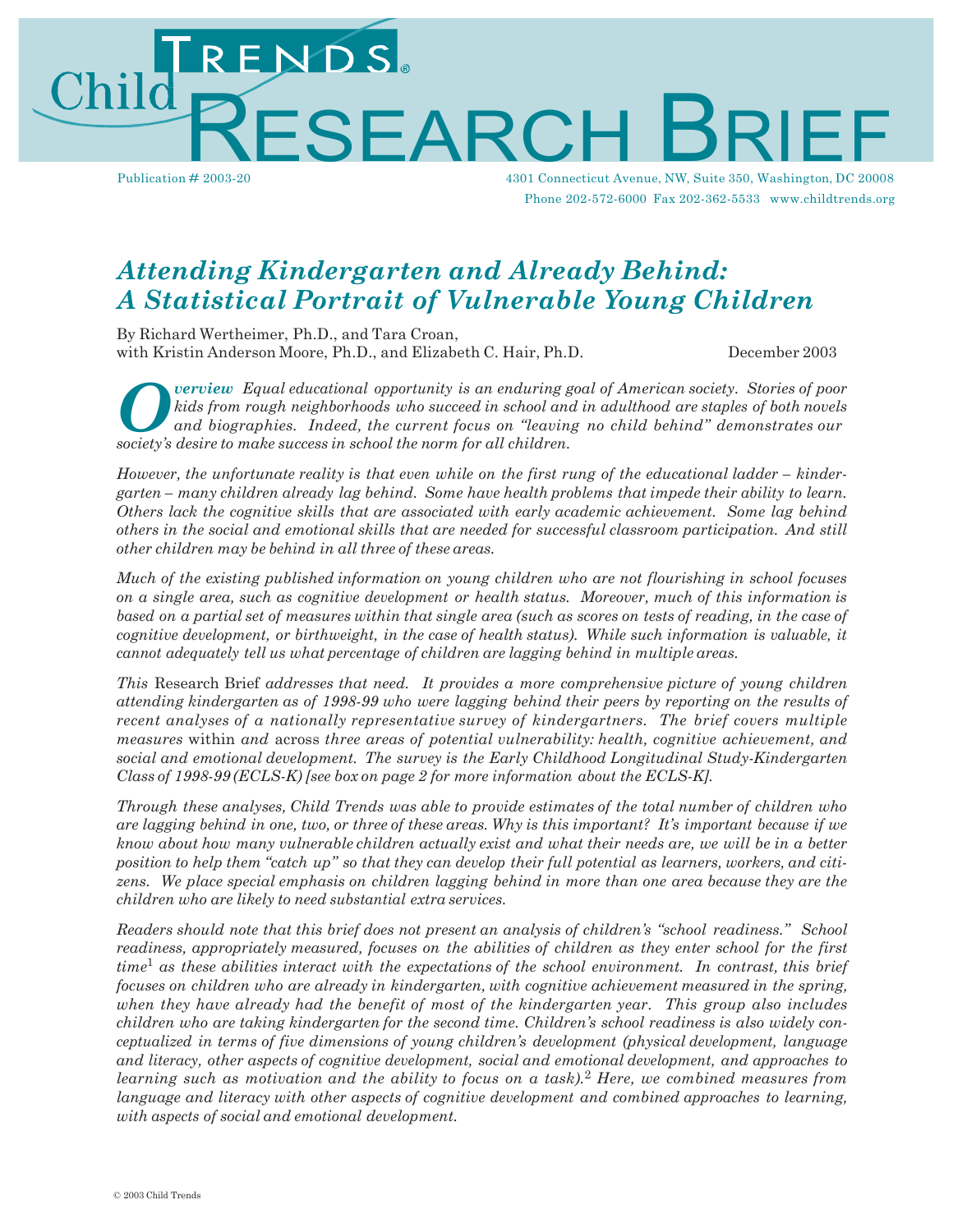*One striking finding from these analyses is that, although many children lag behind in one area, many fewer lag behind in multiple areas. For example, of the approximately 3.9 million kindergartners in the 1998-1999 school year, 2.2 million lagged behind in at least one area. However, only 610,000 kindergartners lagged behind in at least two areas. The most vulnerable children of all, though, are those who lag behind in all three areas. These triply at-risk children are likely to have the most problems as they try to climb the educational ladder. The "good news" is that this is a relatively small group, constituting only about five percent of the total kindergarten population, or 192,000 children.*

*Because of the great diversity of the nation's kindergartners and the wide variations in their living conditions and living arrangements, Child Trends also drew on the survey data to analyze the demographic and socioeconomic composition of kindergartners who are lagging behind. These analyses found that several subgroups are overrepresented among kindergartners who trail behind their peers: boys; non-Hispanic blacks; children from educationally disadvantaged, low-income, or single-parent families; and children living in troubled neighborhoods. It should be noted that there is substantial overlap among these groups with, for example, non-Hispanic blacks substantially overrepresented among low-income and single-parent families and among families living in troubled neighborhoods.*

## **THE BIG PICTURE**

Child Trends selected the individual measures to create the three areas of potential vulnerability (health, cognitive achievement, and social and emotional development) and established "cut-points" to identify vulnerable children in each area.<sup>5</sup> Each cut-point is a specific score that is used to separate children who are considered to be functioning at or above an age-appropriate level from those who are considered to be lagging behind. Using these cut-points, Child Trends calculated the number and percentage of children who are lagging behind, considering all the measures for each area, and then estimated the degree of overlap of kindergartners across the three areas.6 The results of these descriptive analyses for the 3.9 million-kindergarten class of 1998-99 are presented below.

- **Health:** About 31 percent of all kindergarten students – or about 1.2 million – had at least one health challenge. This means they were either (1) overweight (beyond the 95th percentile), (2) behind in their motor skills development, or (3) in fair or poor health or had a disability.
- **Cognitive achievement:** About 20 percent of all kindergartners – or about 753,000– lagged behind in the cognitive area. This means they were behind in multiple areas of their educational achievement according to standardized test scores and/or teacher ratings.

## **About the Data Source for This Brief**

The Early Childhood Longitudinal Study, Kindergarten Class of 1998-1999 (ECLS-K), sponsored by the National Center for Education Statistics, provides the data used to identify children who are lagging behind in the three areas. The ECLS-K base-year sample was comprised of about 22,000 children enrolled in more than 1,200 kindergarten programs. In the health area, the survey provides information on height and weight, motor skills, general health status, and developmental limitations. In the cognitive area, it provides information on several key areas of learning, including language and literacy, mathematics, and knowledge of the social and physical worlds, based on individual assessments given to children, as well as teacher assessments. In the social and emotional area, it provides information on both positive social behaviors (e.g., ease at participating in activities and good interactions with peers) and problem behaviors (e.g., temper tantrums, fighting, and inability to pay attention), derived from assessments by parents and teachers. The sample children are being followed from kindergarten through fifth grade, with data collected in the fall and spring of the kindergarten year (1998-1999), the fall and spring of first grade (1999-2000), the spring of third grade (2002), and the spring of fifth grade (2004). This brief and the working paper on which it is based<sup>3</sup> draw upon data primarily from the kindergarten year. All 22,000 children in the ECLS-K were included in these analyses, including those who are part-time or full-time kindergartners, who are in private or public school, and who are either enrolled in kindergarten for the first time or who are repeating the grade. <sup>4</sup>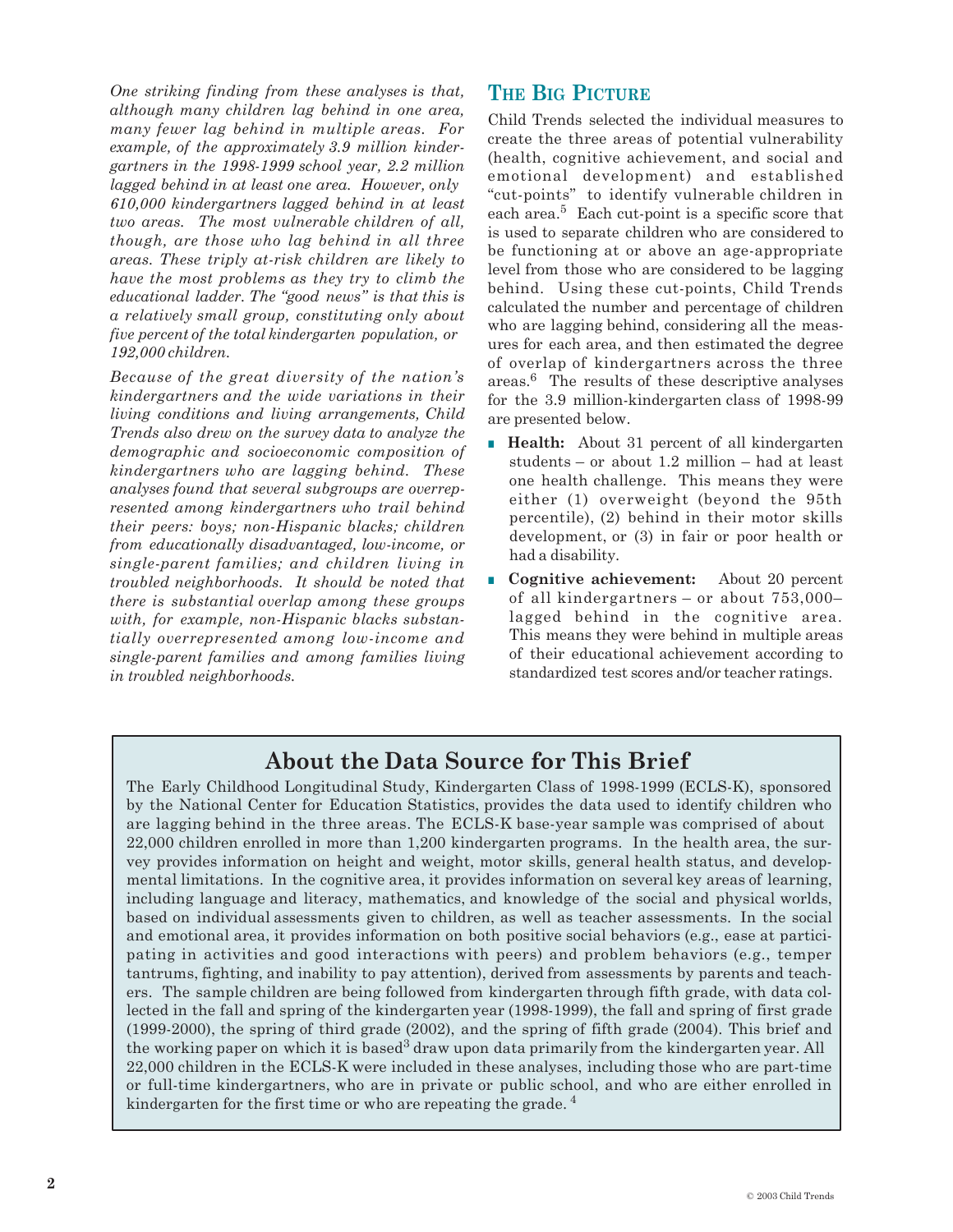- **Social and emotional development:** About 31 percent of all kindergartners – or about 1.2 million – lagged behind in the social and emotional area. This means they were behind in several behaviors or social skills, according to their parents/and or their teachers.
- **Behind in all three areas:** About 5 percent of all kindergartners – or about 192,000 – lagged behind in all three areas.

As mentioned previously, many kindergartners who are lagging behind in one area also are lagging behind in one or both of the other two areas. As seen in Figure 1, for example, in 1998-99:

- Of the 1.2 million kindergartners who were estimated to have at least one health problem, only 598,000 were lagging behind *just* in that area. There were 294,000 children with health problems who were also lagging behind in the social and emotional area, but not the cognitive area, and 120,000 children with health problems who were also lagging behind in the cognitive area, but not in the social and emotional area.
- Similarly, of the 753,000 children lagging behind in the cognitive area, only 246,000 were lagging behind *just* in that area. There

were 195,000 children lagging behind in both the cognitive and social and emotional areas who did not have health problems, and, as noted above, 120,000 children with health problems who were also lagging behind in the cognitive area, but not in the social and emotional area.

■ Finally, of the 1.2 million kindergartners who were lagging behind in the social and emotional area, only 511,000 were lagging behind *just*  in that area.

All told, in the 1998-99 school year, 2.2 million (56 percent) of the nation's 3.9 million kindergartners lagged behind in one or more areas. In other words, 1.7 million (44 percent) were not behind in any area. On the other hand, 1.4 million kindergartners lagged in one area (35 percent) and 802,000 kindergartners (21 percent) lagged behind in two or more areas. Only 192,000 (five percent) lagged behind in all three areas. Still, although relatively small in number, the long-term costs of failing to help this group improve these outcomes are likely to be high since research shows lasting consequences for lagging behind early.<sup>7</sup> Again, the reader is reminded that this picture applies to all kindergartners – including repeaters – and is not intended to be a measure of school readiness of entering kindergartners.

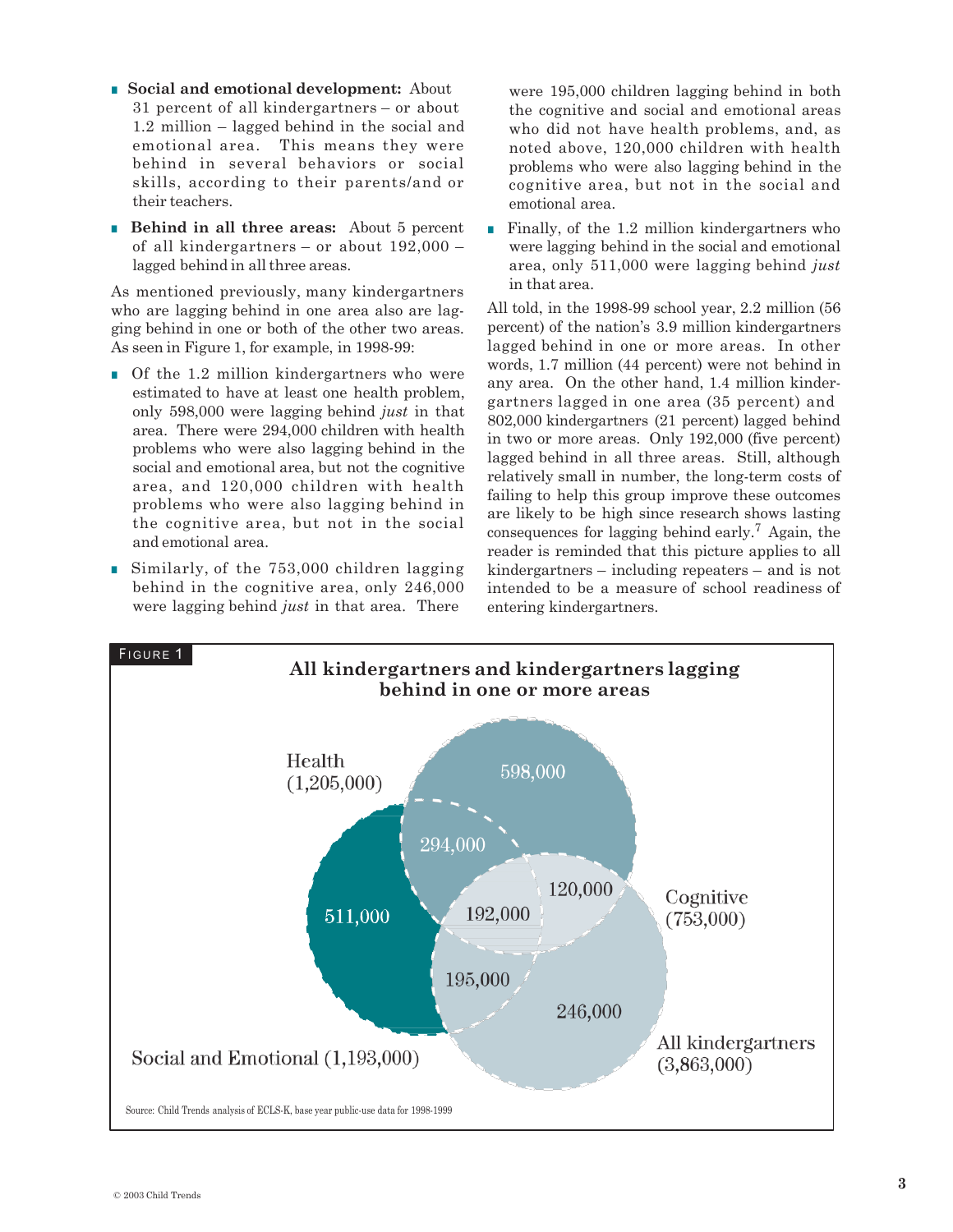### **WITHIN THE BIG PICTURE**

Children on the first rung of their school careers but already lagging behind their peers do not constitute a monolithic group. Demographic and socioeconomic analyses can provide insights into differences<sup>8</sup> within the general population of educationally vulnerable young children. Since children lagging behind in all three areas, though a small group, are the most vulnerable of the vulnerable, we examined an expansive list of variables to gain a richer understanding of this group. Highlights from these analyses of data<sup>9</sup> for the 1998-99 kindergarten class are presented below:

■ **Gender.** Boys accounted for two-thirds of the kindergartners who were lagging behind across all three areas – health, cognitive, and social and emotional – but only 50 percent of those who were not lagging behind in all three areas (see Figure 2).



■ **Race/ethnicity.** Non-Hispanic blacks were overrepresented among kindergartners who lagged behind in all three areas. Twenty-seven percent of children who were lagging behind in all three areas were black, while among those not lagging behind, only 16 percent were black. Conversely, non-Hispanic white and Asian/Pacific Islander children were underrepresented among children lagging behind in all three areas. Among those lagging behind in all three areas, 43 percent were non-Hispanic white and one percent were Asian/Pacific Islander, compared with 59 percent and three percent, respectively, among

kindergartners not lagging behind in all three areas. Hispanics were not significantly overrepresented among kindergartners who lag behind in all three areas.

■ **Parental education.** Among kindergartners who were lagging behind in all three areas, 63 percent of the parents had a relatively low level of education (a high school diploma, GED, or less) while, among those not lagging behind in all three areas, the percentage was only 36 percent (see Figure 3).



- **Household income.** Among kindergartners who were lagging behind in all three areas, 55 percent lived in households with incomes of less than \$25,000 a year, compared with 29 percent for those not similarly lagging behind. Conversely, among those lagging behind, only 24 percent lived in households with incomes of \$40,000 or higher, compared with 52 percent for other children.
- **Country of birth.** Foreign-born children accounted for a disproportionately small percentage of kindergartners who were lagging behind in all three areas – only one percent of those lagging behind, compared with three percent of those not similarly lagging behind.
- **Family structure.** Children in single-parent families are overrepresented among kindergartners who lag behind in all three areas. Thirty-three percent of children who were lagging behind in all three areas were living with single parents, while among those not similarly lagging behind only 22 percent were living with single parents. Conversely,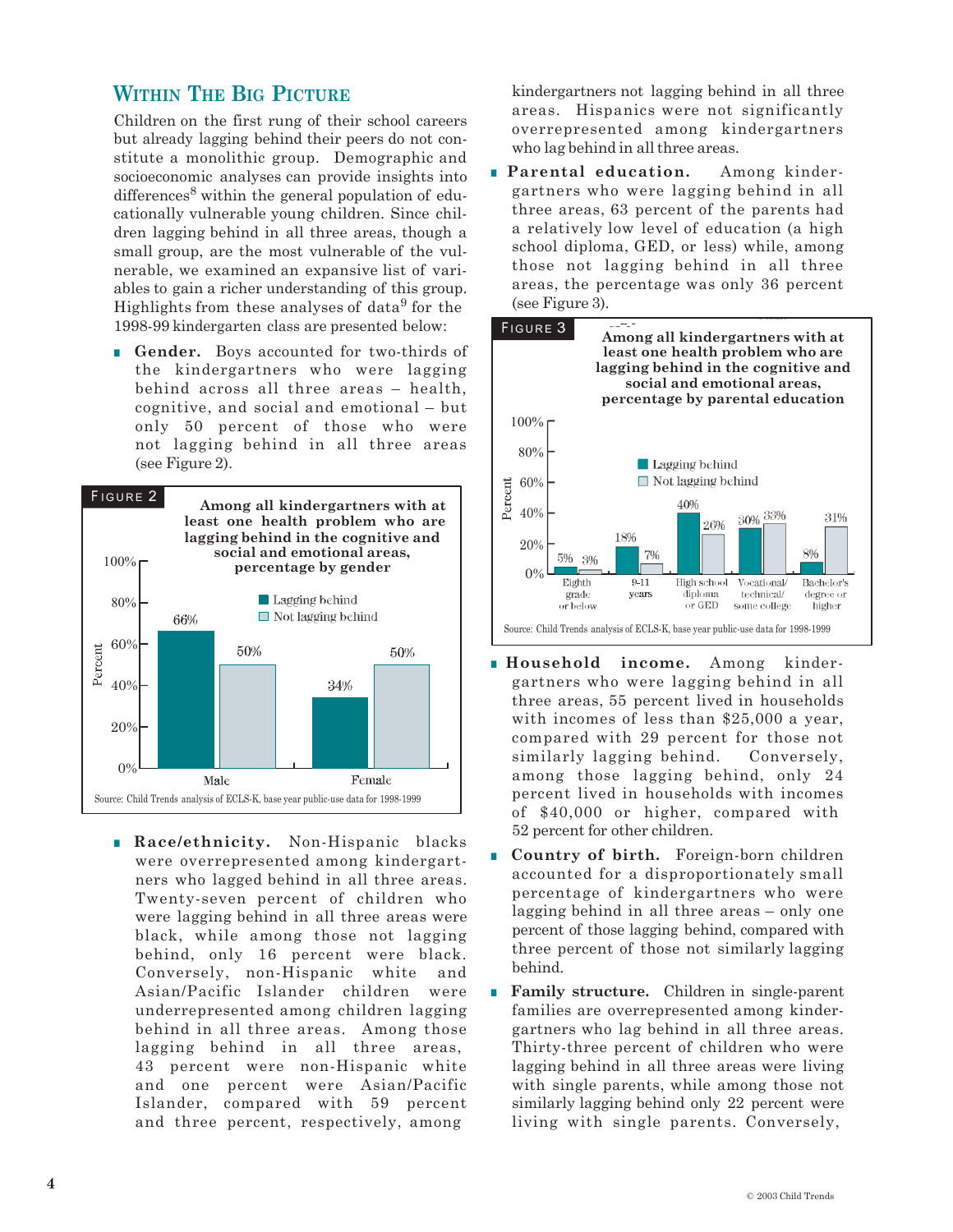45 percent of kindergartners lagging behind in all three areas were living with two biological parents, compared with 65 percent among other children.

■ **Neighborhood environment.** Among children lagging behind in all three areas, seven percent lived in neighborhoods in which violent crime was somewhat of a problem or a big problem, according to parent reports, compared with four percent of other children; 20 percent lived in neighborhoods in which selling or using drugs was a problem, compared with 10 percent of other children; 22 percent lived in neighborhoods in which garbage was a problem, compared with 12 percent of other children; and 41 percent lived in neighborhoods in which it is somewhat safe or not at all safe to play outside, compared with 29 percent of other children.

#### **DISCUSSION AND IMPLICATIONS**

It should be noted that the measures developed for this work, and the cut-points in these analyses, are not the only possible choices. Representative samples of young children have become available only recently, and analytic procedures are still evolving. We also remind readers that this is a study of kindergarten students (including repeaters), not a study of "school readiness." With these caveats, we believe that the estimates provided here provide new and important information about students early in their academic careers.

The findings presented in this *Research Brief*  have important implications for service providers who design programs to help vulnerable children "catch up." Beyond the ranks of service providers, the issue of overlapping educational vulnerabilities among the nation's youngest students has implications for policy makers, philanthropists, community activists, school system employees, parents, and other members of the general public who share a common concern of wanting to see *all*  of America's children achieve in school – and in life. In this light, one encouraging finding presented in this brief is that, in spite of the relatively large percentage of kindergartners lagging behind in one area who also lag behind in a second area, relatively few lag behind in all three areas. Thus, the need for highly specialized programs to help children who face challenges in all three areas is relatively small – which is not to suggest that the need does not exist. Indeed, programs designed to help vulnerable children overcome problems in one or even two areas may not

be effective for those who are triply at-risk, so more innovative (and perhaps, costly) approaches may be required for this group. 10

Service providers in programs designed to improve school performance of young children may find other information presented in this brief especially relevant to their work. For example, they should expect that a disproportionate percentage of the clients served by these programs would be boys, in keeping with our finding that boys are at special risk for lagging behind in three areas of development. This finding will not be "news" to some. Both recent news media coverage and government reports have drawn attention to the male-female school achievement gap.<sup>11</sup>

Similarly, service providers are unlikely to be surprised by the finding that children in disadvantaged households also are overrepresented among kindergartners lagging behind in multiple areas. This finding is in sync with accumulating research on the negative consequences of growing up poor and/or in a single-parent family with a less-educated parent. <sup>12</sup> It may also suggest that providers of services to kindergartners who are lagging behind should screen these kindergartners' families for eligibility for programs that support low-income families.<sup>13</sup>

One result from the survey data that may surprise some people is the lack of evidence showing that young children born outside the United States lag behind their U.S.-born peers.<sup>14</sup> In fact, the data show that foreign-born children are *underrepresented* among kindergartners lagging behind in all three areas of potential vulnerability. (According to analysis of the ECLS-K, three percent of young children lagging behind cognitively were born outside the U.S., while only two percent of young children not lagging behind were born outside the U.S., but this difference is not statistically significant. However, young, foreign-born children are *less* likely to have health problems.)

Taken together, the results of Child Trends' analyses of the survey data on the nation's kindergartners may be useful to communities planning the levels of services that need to be provided to their young children. The overall implication of these analyses is that vulnerable children require different levels of services depending upon their different needs. Most children who are not lagging behind in any area probably do not require special services.15 Children who are lagging behind in a single area presumably need enhanced services, but mainly those targeted at deficiencies in that single area. Children who lag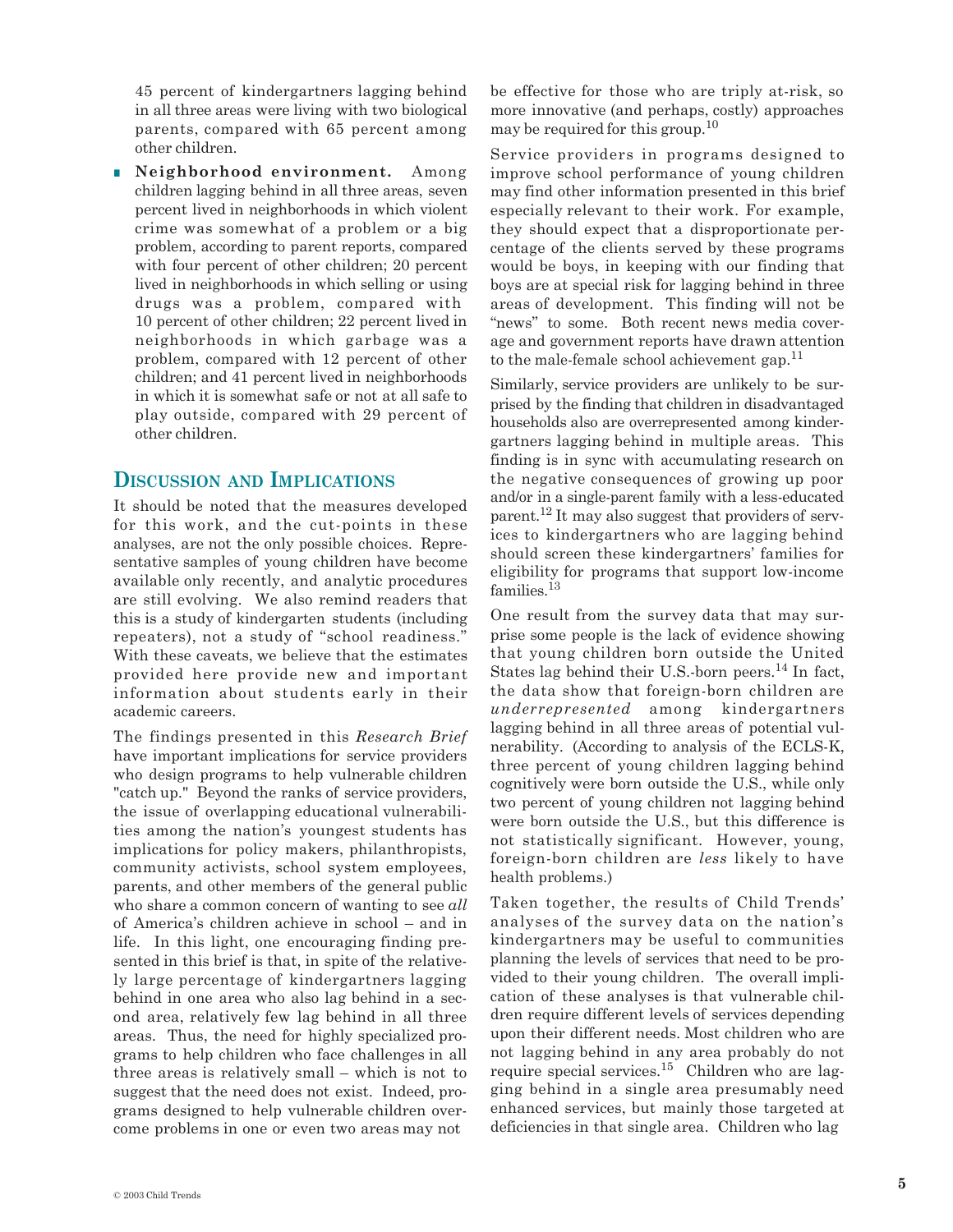behind in multiple areas presumably need the highest level of services, especially because a disproportionate percentage of these children also face the daunting challenges associated with living in disadvantaged families and neighborhoods. Fortunately, children requiring the highest level of services constitute the smallest group. While the size of this group suggests that addressing its needs will be a manageable task, effective strategies will require careful consideration of the nature of the challenges this group faces and of how to address multiple challenges simultaneously.

This *Research Brief* draws heavily from "A Portrait of Vulnerable Children in Kindergarten," a working paper by Richard Wertheimer, Ph.D., and Tara Croan that was originally submitted to the William and Flora Hewlett Foundation in October 2002. The paper is available on the Child Trends Web site, www.childtrends.org. The authors thank Michael Wald of Stanford University and Martha Zaslow, Ph.D., and Tamara Halle, Ph.D., of Child Trends for their contributions to the development of this brief, and Jerry West, Ph.D., at the National Center for Education Statistics of the U.S. Department of Education for his careful review of the text.

Child Trends gratefully acknowledges the William and Flora Hewlett Foundation for its support on our research on vulnerable kindergartners, as well as for its support of our communications activities. Other support for Child Trends' communications efforts has been provided by the John D. and Catherine T. MacArthur Foundation, the David and Lucile Packard Foundation, and the Annie E. Casey Foundation.

Editor: Harriet J. Scarupa

#### Endnotes

1Kagan, S. L., Moore, E., & Bradekamp, S. (1995). *Reconsidering children's early development and learning: Toward common views and vocabulary.* Washington, DC: National Education Goals Panel Goal 1 Technical Planning Group; National Education Goals Panel. (1997). *Getting a good start in school.* Washington, DC: Author.

2Child Trends. (2001, October). *School readiness: Helping communities get children ready for school and schools ready for children*  (Research brief). Washington, DC: Author.

3Wertheimer, R., & Croan, T. (2002). *A portrait of vulnerable children in kindergarten.* Washington, DC: Child Trends.

4Including kindergarten repeaters is consistent with our decision not to focus on school readiness. Thus, our sample is representative of *all*  kindergartners and includes a higher proportion of vulnerable children than would a sample that excludes them.

5In general, in each of the three broad domains, children were deemed as lagging behind if they were lagging behind in one-third (or the nearest approximation to one-third) of the major components comprising the domain.

In the health domain, we used height and weight in order to create a body mass index (BMI) of the child to determine if the child was overweight. We coded children as overweight if their BMI was in the 95th percentile or above for gender and age – the Centers for Disease Control and Prevention established cut-off point for overweight. We also used both fine and gross motor skills in order to assess the psychomotor development of the child. For the fine motor skills,

scores ranged from zero to nine (one point for each of the figures copied and up to two points each for building a gate with blocks and drawing a person). For gross motor skills, the scores ranged from zero to eight (up to two points for each of the four tasks). Thus, the composite motor skills score ranged from zero to 17. After discarding the tasks that were too easy for kindergartners and considering the number of points allocated to those tasks, a cut-point of seven or fewer points was established to be classified as lagging behind on psychomotor skills.

From the parent reports, we used the overall health rating of the child. The possible response categories for the parent rating of the child's overall health were: 1) excellent, 2) very good, 3) good, 4) fair, and 5) poor. If the parent categorized their child in *fair* or *poor* health *or* with at least one limiting condition, they were classified as having a health problem.

Respondents were coded as having a health problem if they were behind in one out of three measures (consistent with the "one-third" rule described above). Thus, if a child was behind in any one of the three components, we would consider them to have problems with their health

For the cognitive domain, we used both direct and indirect measures of cognitive achievement. The direct measures are one-on-one assessments and include scores on language and literacy (reading), mathematics, and knowledge of the physical and social worlds (referred to as "general knowledge"). The reading items were designed to measure vocabulary, comprehension, and basic skills such as letter recognition. The mathematics questions were designed to measure problem solving, conceptual knowledge, and procedural knowledge. The general knowledge portion was designed to assess science and social studies comprehension, such as children's ability to form questions about the natural world and conceptual understanding of scientific facts. From the five available types of direct cognitive test scores, we used the "proficiency probability scores" from the spring of kindergarten. The indirect cognitive measures are teachers' evaluations of children's skills and achievement in each of the three areas assessed in the direct measures, targeted to a specific grade level.

For the direct measures, we selected two measures of reading skills beginning sounds and ending sounds—and two measures of mathematics skills—relative size and ordinality-sequence—as skills that spring kindergartners could be expected to have mastered.

Our approach was to analyze the spring kindergarten scores in terms of their ability to predict to an assessment of reading skills and mathematics skills by first-grade teachers. A rating by the first-grade teacher of far below average or below average was required to be classified as lagging behind in spring of first grade. We began the analysis by grouping together the far below average students with the below average students (as assessed by their first-grade teacher) into one group—termed "far below average or below average"—and similarly grouping the remaining students into an "average, above average, or far above average group." We then calculated the cumulative number of students in each of these two groups with test scores below various levels. As a start, we picked 0.0, .05, .10, .20, . . . .90, .95, 1.00 as our levels. Next, we considered each level as a potential cut-point between students whose scores indicated they would perform poorly (i.e., below or far below average) by spring of first grade and those who would not. At each level, we calculated the number of students who would be misclassified if that level were chosen as the cut-point. Students were considered to be misclassified if their score was below the potential cut-point, but their teacher assessment in the first grade was, nonetheless, average or higher; or if their score was above the potential cut-point, but their teacher assessment in the first grade was below average or lower.

For each variable, the general pattern was that, as the potential cutpoint was increased, the percentage of misclassified students at first declined and then increased. By a process of successive approximation, we determined the potential cut-point with the lowest percentage misclassified.

The resulting test score cut points that represented the lowest percentage misclassified overall were:

• beginning sounds = .301 (19.9 percent misclassified),

 $\cdot$  ending sounds  $= .103 (20.$  percent misclassified),

 $\cdot$  relative size  $=$  .450 (14.8 percent misclassified), and

 $\cdot$  ordinality-sequence = .048 (15.8 percent misclassified).

For the indirect measures, teacher ratings of the student's proficiency in certain skills were used to assess kindergartners' cognitive achievement. The skills that we decided to examine for reading were:

1) uses complex sentence structure,

2) understands and interprets a story or other text read to him/her,

3) easily and quickly names all upper-and lower-case letters

of the alphabet, and

4) produces rhyming words.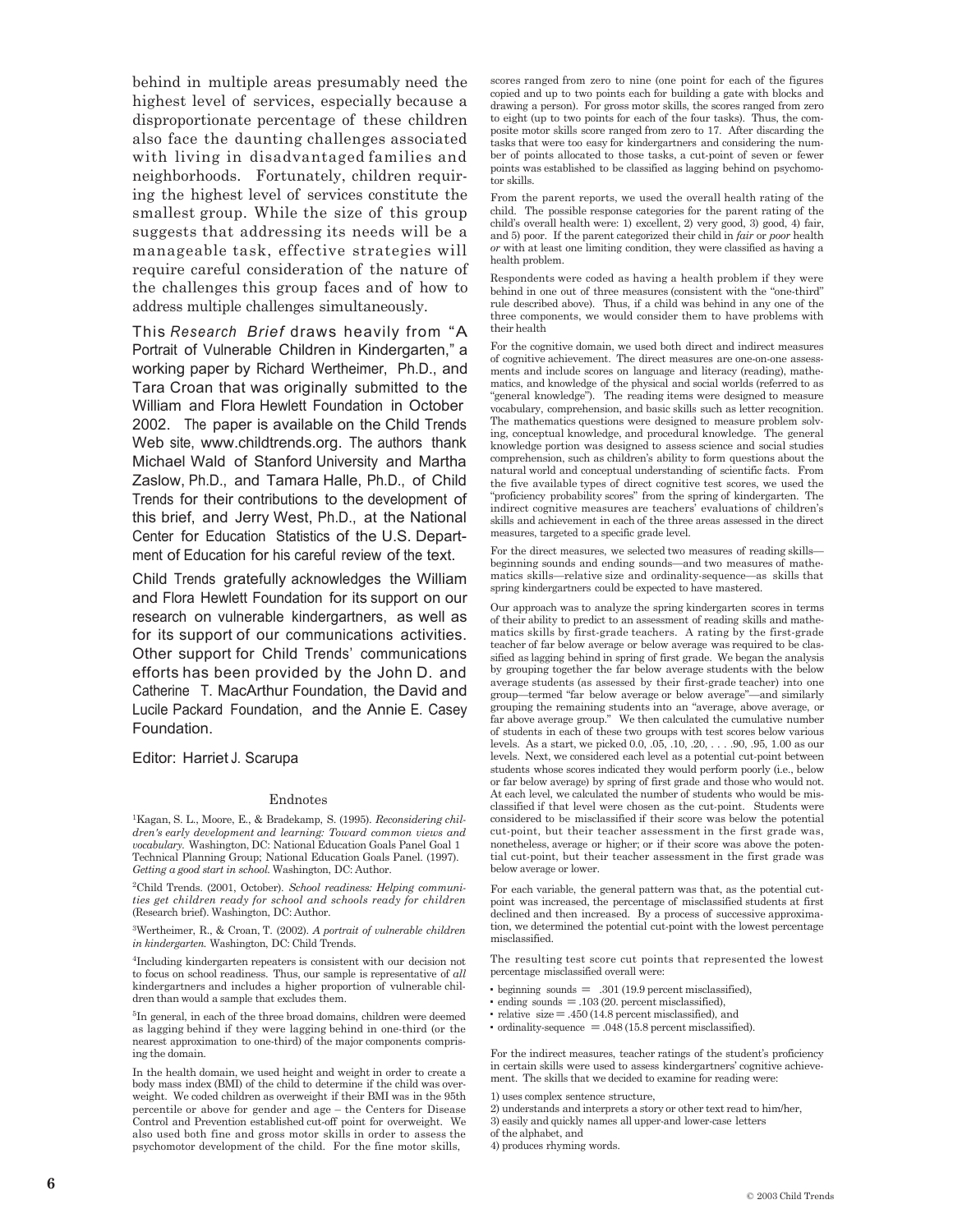For mathematics, we decided to examine:

1) sorts, classifies, and compares math materials by various

rules and attributes, 2) orders a group of objects,

3) shows an understanding of the relationship between quantities, and 4) solves problems involving numbers using concrete objects.

All of the general knowledge questions were used. The response categories for the indirect teacher assessments were: 1) not yet, 2) beginning, 3) in progress, 4) intermediate, and 5) proficient. Kindergartners were classified as lagging behind in each skill if they received ratings of not yet or beginning by their teacher. Our reasoning was that children who were rated as not yet or beginning clearly have not made substantial progress towards mastering the skill. The decision to count kindergartners rated as in progress or intermediate as not lagging behind was more difficult. On the one hand, these children have made substantial progress towards proficiency. But, on the other hand, they have not yet achieved it. While this decision arguably could have gone either way, we decided that, when the decision was not clear-cut, we would choose the option that led to a smaller percentage of kindergartners being classified as lagging behind.

In addition, we used the overall teacher ratings in the spring of kindergarten. The three questions (i.e., language/literacy, mathematics, general knowledge) were identical to the spring of first grade overall ratings that were used for predictive purposes in the direct cognitive section. Similarly, students rated by their teacher as far below average and below average in the spring of kindergarten were classified as lagging behind.

Our first step in creating an overall cognitive index was to combine the various available scores and ratings into like subgroups. From the direct child assessment scores, we created separate language/literacy and mathematics dummy variables. For language/literacy, if the respondent was lagging behind in both beginning sounds and ending sounds, they were coded as lagging behind in a "direct language/literacy" scale. Similarly, for mathematics, if the respondent was lagging behind in both relative size and ordinality-sequence, the respondent was lagging behind in a "direct math" scale.

For the indirect teacher assessments of specific skills, a "two-thirds" rule was employed within each subject area to create dummy variables. That is, if the respondent was lagging behind in two out of three of the items composing a single subject area, the respondent was classified as lagging behind. The consensus of our Child Trends' child development group was that requiring children to be behind on all of the measures was too stringent a definition of lagging behind and that requiring children to lag behind in at least two-thirds of the measures was more reasonable. Thus, for language/literacy, a respondent was classified as lagging behind in a newly created "indirect language/literacy" index if they were behind in three out of four teacher assess ments (the closest approximation to two-thirds for four items). Likewise, for mathematics, a respondent was classified as lagging behind in an "indirect math" index if they were behind in three out of four items. For general knowledge, a respondent was classified as lagging behind in an "indirect general knowledge" index if they were behind in three out of five. The overall teacher ratings of children in each of three subject areas were also used.

Consequently, we had eight resulting components:

- 1. direct language/literacy;
- 2. indirect language/literacy;
- 3. overall rating of language/literacy;
- 4. direct math;
- 5. indirect math;
- 6. overall rating of math;
- 7. indirect general knowledge; and
- 8. overall rating of general knowledge.

Kindergartners were classified as lagging behind in overall cognitive achievement if they were behind in three out of the eight components (the nearest approximation to the "one-third" rule).

Data on the socioemotional development of children in the study were from both parents and teachers, who used a frequency scale to report on how often the child demonstrates certain behaviors or social skills. The social rating scale (SRS) given to the parent has five scales, assessing his or her child's socioemotional development in the home environment.

■ The Approaches to Learning Scale (Parent SRS) includes six items that rate the child's creativity, responsibility, concentration, persistence, interest in a variety of things, and eagerness to learn.

■ The Self-Control Scale (Parent SRS) has five items that rate the child's ability to control his or her behavior (e.g., frequency with which child fights, argues, throws temper tantrums, gets angry).

■ The Social Interaction Scale (Parent SRS) includes three items assessing children's ease in joining play, ability to make and keep friends, and positively interacting with peers.

■ The Impulsive/Overactive Scale (Parent SRS) consists of two items that ask about children's impulsivity and activity level.

■ The Sad/Lonely Scale (Parent SRS) has four items that ask the parent about children's difficulties with being accepted and liked by others, sadness, loneliness, and low self-esteem.

Teachers were also asked about the student's social skills and behaviors in five scales. The questions contained in the teacher SRS are similar to the parent SRS. However, they are more tailored to the school and classroom environment.

■ The Approaches to Learning Scale (Teacher SRS) includes six items that measure the child's attentiveness, task persistence, eagerness to learn, learning independence, flexibility, and organization.

■ The Self-Control Scale (Teacher SRS) consists of four items about the child's ability to respect the property rights of others, control his or her temper, accept peer ideas for group activities, and respond appropriately to peer pressure.

■ The Interpersonal Skills Scale (Teacher SRS) has five items that rate the child's skill in forming and maintaining friendships, getting along with people who are different, comforting or helping other children, expressing feelings, opinions, and ideas in positive ways, and showing sensitivity to the feelings of others.

■ The Externalizing Problem Behaviors Scale (Teacher SRS) includes five items assessing the frequency with which the student argues, fights, gets angry, acts impulsively, and disturbs ongoing activities.

■ Finally, the Internalizing Problem Behavior Scale (Teacher SRS) consists of four items addressing the child's anxiety, loneliness, low self-esteem, and sadness.

The individual items are not made available for either the parent or teacher SRS. Only the mean scores for each of the five teacher scales and five parent scales were provided. However, it was possible to approximate the responses to the individual items by simply knowing the overall mean score on each scale and how many items are in the scale, given that we know the possible response categories. We developed two methods for this approximation – one for positive scales (e.g., good social interaction) and one for negative scales (e.g., externalizing problem behaviors).

For positive scales, we used often and very often as a guideline for not lagging behind and never and sometimes as a guideline for lagging behind. That is, if we had known what the responses on the individual items were, we would have coded responses of never and sometimes as lagging behind. We then examined all of the permutations of possible responses, based on the number of items contained in each of the positive scales. Next, we calculated the lowest possible score to still be counted as not lagging behind and the highest possible combination of scores to still be counted as lagging behind, employing the "two-thirds" rule described in the previous section. For example, on a 3-item positive scale, the highest possible combination of scores to still be counted as lagging behind was a two, two, and a four (sometimes, sometimes, and very often). Finally, a respondent was coded as lagging behind if his or her mean score on a positive scale—the score provided to us—was less than or equal to the average of the previous two calculations.

For negative scales, we used never as a guideline for not lagging behind and sometimes, often, and very often as a guideline for lagging behind. Given parents' generally favorable perceptions of their children, we reasoned that children rated as sometimes on negative items are exhibiting problem behaviors at least part of the time and therefore should be included in the lagging behind category. Therefore, a response of sometimes may indicate a genuine problem.

Examining the permutations of all of the possible responses, we then determined the highest possible score to still be counted as not lagging behind and the lowest possible combination of scores to still be counted as lagging behind, again employing the "two-thirds" rule. A respondent was classified as lagging behind on a negative scale if his or her mean score on a negative scale—again the score provided to us—was greater than or equal to the average of the two calculations.

After completing this process, we then had ten (five parent and five teacher) dummy variables for the socioemotional domain. Using the one-third rule, a child was classified as lagging behind if the child was behind in three out of ten of the socioemotional scales.

<sup>6</sup>It should be noted that different methodologies can produce different cut-points and estimates. See for example, Hair, E., Halle, T., Terry-Humen, T., & Calkins, J. (2003, April). Naturally occurring patterns of school readiness: How the multiple dimensions of school readiness fit together. Paper presentation at the biennial meeting of the Society for Research in Child Development, Tampa, FL.

7A review of the literature (Wertheimer & Croan, 2003) reveals that many children who are lagging behind their peers in early childhood have problems that persist through childhood and some even into adulthood. For example, within the health domain, being overweight